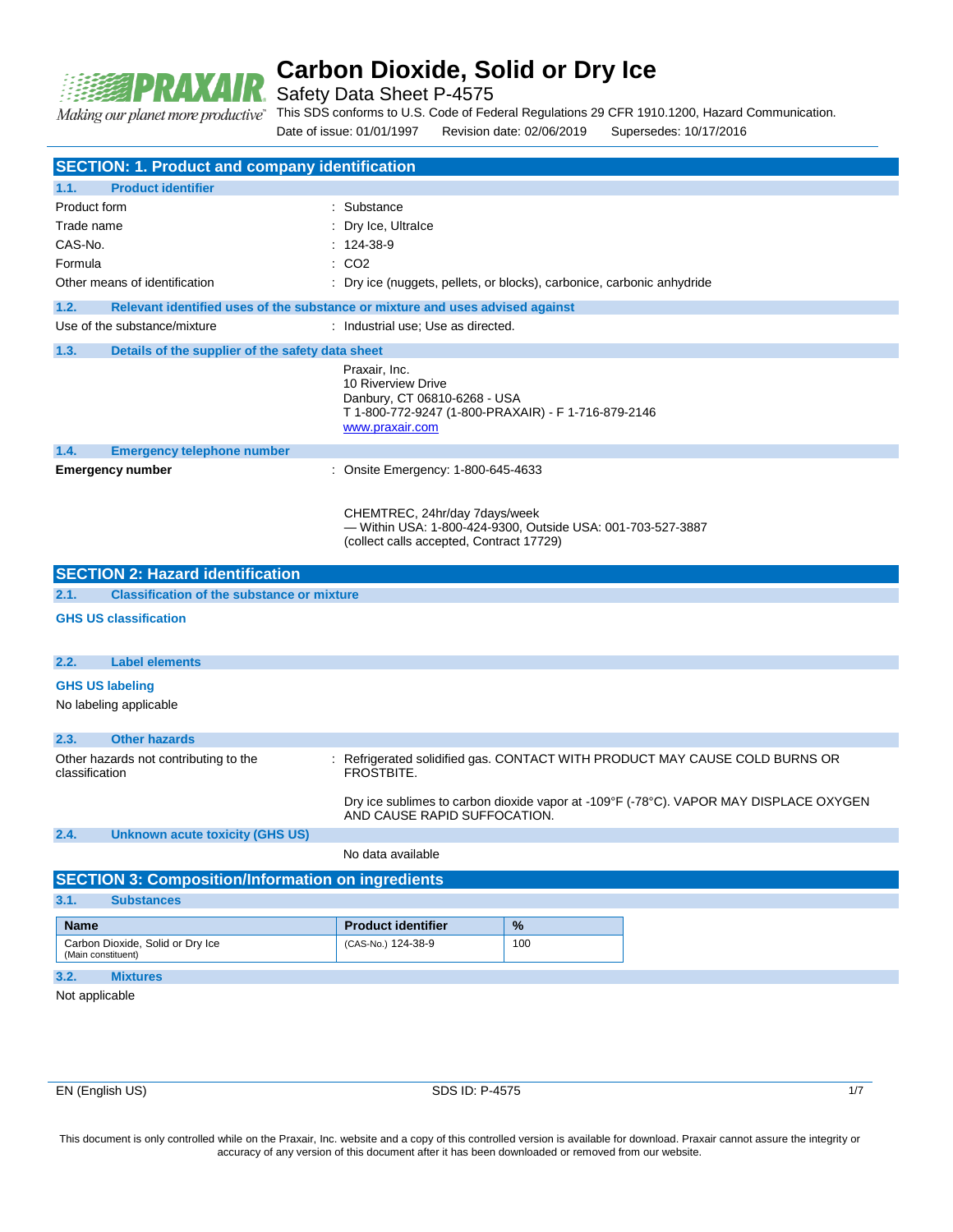

Safety Data Sheet P-4575

Making our planet more productive"

This SDS conforms to U.S. Code of Federal Regulations 29 CFR 1910.1200, Hazard Communication.

Date of issue: 01/01/1997 Revision date: 02/06/2019 Supersedes: 10/17/2016

|                                       | <b>SECTION 4: First aid measures</b>                                |                                                                                                                                                                                                                                                                                                                                                                                                                                                                                                                                      |
|---------------------------------------|---------------------------------------------------------------------|--------------------------------------------------------------------------------------------------------------------------------------------------------------------------------------------------------------------------------------------------------------------------------------------------------------------------------------------------------------------------------------------------------------------------------------------------------------------------------------------------------------------------------------|
| 4.1.                                  | <b>Description of first aid measures</b>                            |                                                                                                                                                                                                                                                                                                                                                                                                                                                                                                                                      |
|                                       | First-aid measures after inhalation                                 | : Remove victim to uncontaminated area wearing self contained breathing apparatus. Keep<br>victim warm and rested. Call a doctor. Apply artificial respiration if breathing stopped.                                                                                                                                                                                                                                                                                                                                                 |
| First-aid measures after skin contact |                                                                     | : In case of contact, immediately flush eyes or skin with plenty of water for at least 15 minutes<br>while removing contaminated clothing and shoes.                                                                                                                                                                                                                                                                                                                                                                                 |
|                                       | First-aid measures after eye contact                                | Immediately flush eyes thoroughly with water for at least 15 minutes. Hold the eyelids open and<br>away from the eyeballs to ensure that all surfaces are flushed thoroughly. Contact an<br>ophthalmologist immediately Get immediate medical attention.                                                                                                                                                                                                                                                                             |
|                                       | First-aid measures after ingestion                                  | : Ingestion is not considered a potential route of exposure.                                                                                                                                                                                                                                                                                                                                                                                                                                                                         |
| 4.2.                                  | Most important symptoms and effects, both acute and delayed         |                                                                                                                                                                                                                                                                                                                                                                                                                                                                                                                                      |
|                                       |                                                                     | No additional information available                                                                                                                                                                                                                                                                                                                                                                                                                                                                                                  |
| 4.3.                                  |                                                                     | Indication of any immediate medical attention and special treatment needed                                                                                                                                                                                                                                                                                                                                                                                                                                                           |
| None.                                 |                                                                     |                                                                                                                                                                                                                                                                                                                                                                                                                                                                                                                                      |
|                                       | <b>SECTION 5: Firefighting measures</b>                             |                                                                                                                                                                                                                                                                                                                                                                                                                                                                                                                                      |
| 5.1.                                  | <b>Extinguishing media</b>                                          |                                                                                                                                                                                                                                                                                                                                                                                                                                                                                                                                      |
|                                       | No additional information available                                 |                                                                                                                                                                                                                                                                                                                                                                                                                                                                                                                                      |
| 5.2.                                  | Special hazards arising from the substance or mixture               |                                                                                                                                                                                                                                                                                                                                                                                                                                                                                                                                      |
| Reactivity                            |                                                                     | : None.                                                                                                                                                                                                                                                                                                                                                                                                                                                                                                                              |
| 5.3.                                  | <b>Advice for firefighters</b>                                      |                                                                                                                                                                                                                                                                                                                                                                                                                                                                                                                                      |
|                                       | Firefighting instructions                                           | Evacuate all personnel from danger area. Do not discharge sprays onto solid carbon dioxide.<br>Solid carbon dioxide will freeze water rapidly. NEVER HANDLE SOLID CARBON DIOXIDE<br>WITH YOUR BARE HANDS. USE GLOVES OR DRY ICE TONGS OR A DRY SHOVEL OR<br>SCOOP. Move packages away from fire area if safe to do so. Self-contained breathing<br>apparatus may be required by rescue workers. On-site fire brigades must comply with OSHA<br>29 CFR 1910.156 and applicable standards under 29 CFR 1910 Subpart L-Fire Protection. |
|                                       | <b>SECTION 6: Accidental release measures</b>                       |                                                                                                                                                                                                                                                                                                                                                                                                                                                                                                                                      |
| 6.1.                                  | Personal precautions, protective equipment and emergency procedures |                                                                                                                                                                                                                                                                                                                                                                                                                                                                                                                                      |
|                                       | General measures                                                    | : Use protective clothing. Wear cold-insulating gloves/face shield/eye protection. Chemical<br>asphyxiant. Exposure to low concentrations for extended periods may result in dizziness or<br>unconsciousness, and may lead to death. Wear self-contained breathing apparatus when<br>entering area unless atmosphere is proven to be safe. NEVER HANDLE SOLID CARBON<br>DIOXIDE WITH YOUR BARE HANDS. USE GLOVES OR DRY ICE TONGS OR A DRY<br>SHOVEL OR SCOOP.                                                                       |
| 6.1.1.                                | For non-emergency personnel                                         | No additional information available                                                                                                                                                                                                                                                                                                                                                                                                                                                                                                  |
| 6.1.2.                                | For emergency responders                                            |                                                                                                                                                                                                                                                                                                                                                                                                                                                                                                                                      |
|                                       |                                                                     | No additional information available                                                                                                                                                                                                                                                                                                                                                                                                                                                                                                  |
| 6.2.                                  | <b>Environmental precautions</b>                                    |                                                                                                                                                                                                                                                                                                                                                                                                                                                                                                                                      |
|                                       |                                                                     | Prevent waste from contaminating the surrounding environment. Prevent soil and water pollution.<br>Dispose of contents/container in accordance with local/regional/national/international regulations.<br>Contact supplier for any special requirements.                                                                                                                                                                                                                                                                             |
| 6.3.                                  | Methods and material for containment and cleaning up                |                                                                                                                                                                                                                                                                                                                                                                                                                                                                                                                                      |
|                                       |                                                                     | No additional information available                                                                                                                                                                                                                                                                                                                                                                                                                                                                                                  |
| 6.4.                                  | <b>Reference to other sections</b>                                  |                                                                                                                                                                                                                                                                                                                                                                                                                                                                                                                                      |
|                                       |                                                                     | See also sections 8 and 13.                                                                                                                                                                                                                                                                                                                                                                                                                                                                                                          |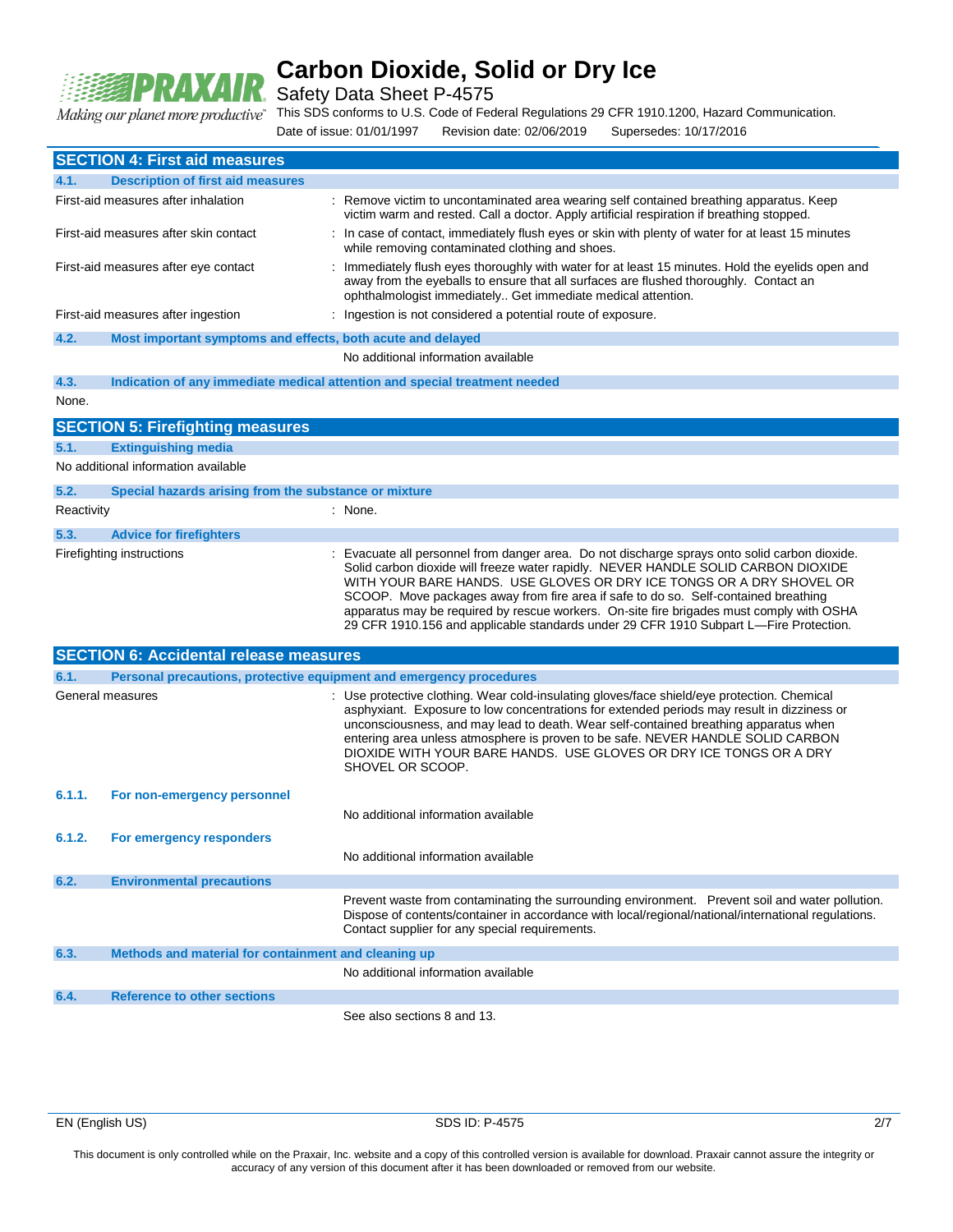

Safety Data Sheet P-4575

This SDS conforms to U.S. Code of Federal Regulations 29 CFR 1910.1200, Hazard Communication. Making our planet more productive"

Date of issue: 01/01/1997 Revision date: 02/06/2019 Supersedes: 10/17/2016

|      | <b>SECTION 7: Handling and storage</b>                       |                                                                                                                                                                                                                                                                                                                                                                                                                                                                                                                                                                                                                                                                                                                                                          |
|------|--------------------------------------------------------------|----------------------------------------------------------------------------------------------------------------------------------------------------------------------------------------------------------------------------------------------------------------------------------------------------------------------------------------------------------------------------------------------------------------------------------------------------------------------------------------------------------------------------------------------------------------------------------------------------------------------------------------------------------------------------------------------------------------------------------------------------------|
| 7.1. | <b>Precautions for safe handling</b>                         |                                                                                                                                                                                                                                                                                                                                                                                                                                                                                                                                                                                                                                                                                                                                                          |
|      | Precautions for safe handling                                | : Avoid materials incompatible with cryogenic use; some metals such as carbon steel may<br>fracture easily at low temperature. Vapor can cause rapid suffocation due to oxygen<br>deficiency. Never allow any unprotected part of your body to touch solid carbon dioxide or to<br>touch uninsulated pipes or vessels containing solid or liquid carbon dioxide or cold carbon<br>dioxide gas. Not only can you suffer frostbite, your skin may stick fast to the cold surfaces.<br>Use tongs or insulated gloves when handling solid carbon dioxide or objects in contact cold<br>carbon dioxide in any form. Wear protective clothing and equipment as prescribed in section 8.<br>For other precautions in using carbon dioxide, see section 16.      |
| 7.2. | Conditions for safe storage, including any incompatibilities |                                                                                                                                                                                                                                                                                                                                                                                                                                                                                                                                                                                                                                                                                                                                                          |
|      | Storage conditions                                           | : Store and use with adequate ventilation. Do not store in tight containers or confined spaces.<br>Storage areas should be clean and dry. Solid carbon dioxide is generally delivered to<br>customers in 50-lb (22.7-kg), 1/2-cubic ft (0.0142 cubic meter) blocks (approximate dimensions),<br>wrapped in kraft paper. Small pellets or nuggets are also produced. The product should be<br>stored in insulated containers that open from the top. Lids should fit loosely so the carbon<br>dioxide vapor given off as the solid sublimes can escape into the atmosphere. Carbon dioxide<br>gas is about $1\frac{1}{2}$ times as heavy as air and will accumulate in low-lying areas, so ventilation<br>must be adequate at floor or below grade level. |
| 7.3. | Specific end use(s)                                          |                                                                                                                                                                                                                                                                                                                                                                                                                                                                                                                                                                                                                                                                                                                                                          |
|      |                                                              | None.                                                                                                                                                                                                                                                                                                                                                                                                                                                                                                                                                                                                                                                                                                                                                    |

#### **SECTION 8: Exposure controls/personal protection**

| 8.1.<br><b>Control parameters</b>                   |                                     |                                                                                                                                                                                                                                                                                                                                                                                                                                                                                                                                                                                              |                        |  |
|-----------------------------------------------------|-------------------------------------|----------------------------------------------------------------------------------------------------------------------------------------------------------------------------------------------------------------------------------------------------------------------------------------------------------------------------------------------------------------------------------------------------------------------------------------------------------------------------------------------------------------------------------------------------------------------------------------------|------------------------|--|
| Carbon Dioxide, Solid or Dry Ice (124-38-9)         |                                     |                                                                                                                                                                                                                                                                                                                                                                                                                                                                                                                                                                                              |                        |  |
| <b>ACGIH</b>                                        | ACGIH TLV-TWA (ppm)                 |                                                                                                                                                                                                                                                                                                                                                                                                                                                                                                                                                                                              | 5000 ppm               |  |
| <b>ACGIH</b>                                        | ACGIH TLV-STEL (ppm)                |                                                                                                                                                                                                                                                                                                                                                                                                                                                                                                                                                                                              | 30000 ppm              |  |
| USA OSHA                                            | OSHA PEL (TWA) (mg/m <sup>3</sup> ) |                                                                                                                                                                                                                                                                                                                                                                                                                                                                                                                                                                                              | 9000 mg/m <sup>3</sup> |  |
| <b>USA OSHA</b>                                     | OSHA PEL (TWA) (ppm)                |                                                                                                                                                                                                                                                                                                                                                                                                                                                                                                                                                                                              | 5000 ppm               |  |
| USA IDLH                                            | US IDLH (ppm)                       |                                                                                                                                                                                                                                                                                                                                                                                                                                                                                                                                                                                              | 40000 ppm              |  |
| 8.2.<br><b>Exposure controls</b>                    |                                     |                                                                                                                                                                                                                                                                                                                                                                                                                                                                                                                                                                                              |                        |  |
| Appropriate engineering controls<br>Hand protection |                                     | : Oxygen detectors should be used when asphyxiating gases may be released. Ensure exposure<br>is below occupational exposure limits (where available). Systems under pressure should be<br>regularly checked for leakages. Provide adequate general and local exhaust ventilation.<br>Consider work permit system e.g. for maintenance activities.<br>: Cold-insulating gloves.                                                                                                                                                                                                              |                        |  |
|                                                     |                                     |                                                                                                                                                                                                                                                                                                                                                                                                                                                                                                                                                                                              |                        |  |
| Eye protection                                      |                                     | : Wear safety glasses with side shields.                                                                                                                                                                                                                                                                                                                                                                                                                                                                                                                                                     |                        |  |
| Respiratory protection                              |                                     | When workplace conditions warrant respirator use, follow a respiratory protection program that<br>meets OSHA 29 CFR 1910.134, ANSI Z88.2, or MSHA 30 CFR 72.710 (where applicable).<br>Use an air-supplied or air-purifying cartridge if the action level is exceeded. Ensure that the<br>respirator has the appropriate protection factor for the exposure level. If cartridge type<br>respirators are used, the cartridge must be appropriate for the chemical exposure. For<br>emergencies or instances with unknown exposure levels, use a self-contained breathing<br>apparatus (SCBA). |                        |  |
| Thermal hazard protection                           |                                     | : Wear cold insulating gloves.                                                                                                                                                                                                                                                                                                                                                                                                                                                                                                                                                               |                        |  |
| Environmental exposure controls                     |                                     | None necessary.                                                                                                                                                                                                                                                                                                                                                                                                                                                                                                                                                                              |                        |  |
| Other information                                   |                                     | : Wear safety shoes while handling containers.                                                                                                                                                                                                                                                                                                                                                                                                                                                                                                                                               |                        |  |

|                 | <b>SECTION 9: Physical and chemical properties</b>    |     |  |  |  |
|-----------------|-------------------------------------------------------|-----|--|--|--|
| 9.1.            | Information on basic physical and chemical properties |     |  |  |  |
| Physical state  | : Solid                                               |     |  |  |  |
| Appearance      | : Opaque. White crystalline solid.                    |     |  |  |  |
| Molecular mass  | $\therefore$ 44 g/mol                                 |     |  |  |  |
| Color           | : White.                                              |     |  |  |  |
| Odor            | : No odor warning properties.                         |     |  |  |  |
| EN (English US) | SDS ID: P-4575                                        | 3/7 |  |  |  |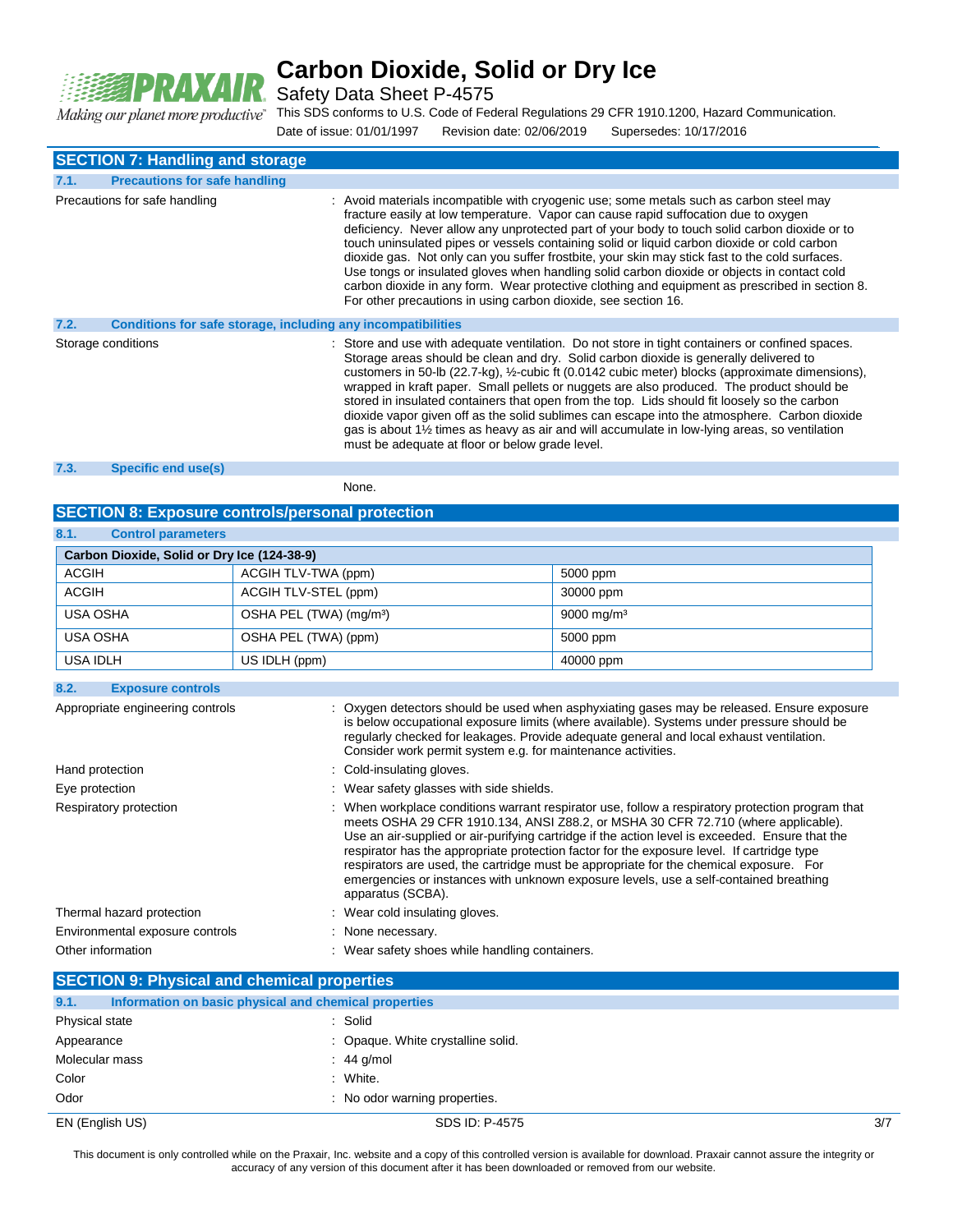

Safety Data Sheet P-4575

Making our planet more productive"

This SDS conforms to U.S. Code of Federal Regulations 29 CFR 1910.1200, Hazard Communication. Date of issue: 01/01/1997 Revision date: 02/06/2019 Supersedes: 10/17/2016

| Odor threshold                              | : No data available                                                                                      |
|---------------------------------------------|----------------------------------------------------------------------------------------------------------|
| pH                                          | : 3.7 (carbonic acid)                                                                                    |
| Relative evaporation rate (butyl acetate=1) | : No data available                                                                                      |
| Relative evaporation rate (ether=1)         | : Not applicable.                                                                                        |
| Melting point                               | : -78.5 $^{\circ}$ C                                                                                     |
| Freezing point                              | : No data available                                                                                      |
| Boiling point                               | .78.4 °C                                                                                                 |
| Flash point                                 | : Not applicable.                                                                                        |
| Critical temperature                        | : $30 °C$                                                                                                |
| Auto-ignition temperature                   | : Not applicable.                                                                                        |
| Decomposition temperature                   | : No data available                                                                                      |
| Flammability (solid, gas)                   | : No data available                                                                                      |
| Vapor pressure                              | 5730 kPa                                                                                                 |
| Critical pressure                           | : 7375 kPa                                                                                               |
| Relative vapor density at 20 °C             | : No data available                                                                                      |
| Relative density                            | : 0.82                                                                                                   |
| Density                                     | : 1562 kg/m <sup>3</sup>                                                                                 |
| Relative gas density                        | : 1.52                                                                                                   |
| Solubility                                  | : Water: 2000 mg/l Completely soluble.                                                                   |
| Log Pow                                     | : 0.83                                                                                                   |
| Log Kow                                     | : Not applicable.                                                                                        |
| Viscosity, kinematic                        | : Not applicable.                                                                                        |
| Viscosity, dynamic                          | : Not applicable.                                                                                        |
| <b>Explosive properties</b>                 | : Not applicable.                                                                                        |
| Oxidizing properties                        | : None.                                                                                                  |
| <b>Explosion limits</b>                     | : Not applicable.                                                                                        |
| <b>Other information</b><br>9.2.            |                                                                                                          |
| Sublimation point                           | Expansion ratio for solid to gas at sublimation point is 1 to 554.<br>: $-78.5 °C$                       |
| Additional information                      | Gas/vapor heavier than air. May accumulate in confined spaces, particularly at or below ground<br>level. |

|       | <b>SECTION 10: Stability and reactivity</b>  |                                                                                                                                                                   |     |
|-------|----------------------------------------------|-------------------------------------------------------------------------------------------------------------------------------------------------------------------|-----|
| 10.1. | <b>Reactivity</b>                            |                                                                                                                                                                   |     |
|       |                                              | None.                                                                                                                                                             |     |
| 10.2. | <b>Chemical stability</b>                    |                                                                                                                                                                   |     |
|       |                                              | Stable under normal conditions.                                                                                                                                   |     |
| 10.3. | <b>Possibility of hazardous reactions</b>    |                                                                                                                                                                   |     |
|       |                                              | None.                                                                                                                                                             |     |
| 10.4. | <b>Conditions to avoid</b>                   |                                                                                                                                                                   |     |
|       |                                              | None under recommended storage and handling conditions (see section 7).                                                                                           |     |
| 10.5. | <b>Incompatible materials</b>                |                                                                                                                                                                   |     |
|       |                                              | Alkali metals, Alkaline earth metals, Acetylide forming metals, Chromium, Titanium > 1022°F<br>(550°C), Uranium (U) > 1382°F (750°C), Magnesium > 1427°F (775°C). |     |
| 10.6. | <b>Hazardous decomposition products</b>      |                                                                                                                                                                   |     |
|       |                                              | Electrical discharges and high temperatures decompose carbon dioxide into carbon monoxide and<br>oxygen.                                                          |     |
|       | <b>SECTION 11: Toxicological information</b> |                                                                                                                                                                   |     |
| 11.1. | Information on toxicological effects         |                                                                                                                                                                   |     |
|       |                                              |                                                                                                                                                                   |     |
|       | EN (English US)                              | SDS ID: P-4575                                                                                                                                                    | 4/7 |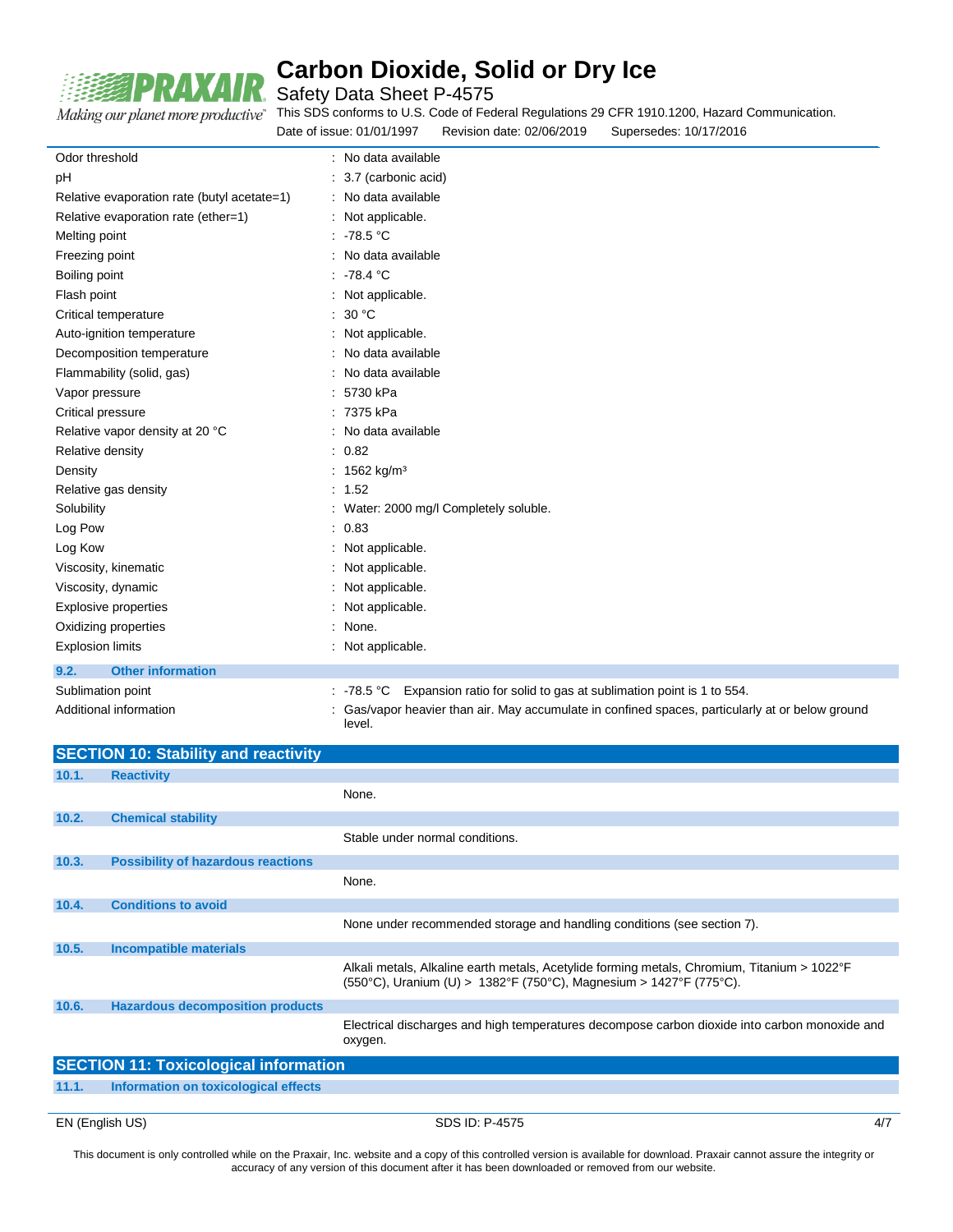

Safety Data Sheet P-4575

This SDS conforms to U.S. Code of Federal Regulations 29 CFR 1910.1200, Hazard Communication.

|                                                       | Date of issue: 01/01/1997                                              | Revision date: 02/06/2019                                   | Supersedes: 10/17/2016                                                                   |  |
|-------------------------------------------------------|------------------------------------------------------------------------|-------------------------------------------------------------|------------------------------------------------------------------------------------------|--|
| Acute toxicity                                        | : Not classified                                                       |                                                             |                                                                                          |  |
| Skin corrosion/irritation                             | : Not classified                                                       |                                                             |                                                                                          |  |
| Serious eye damage/irritation                         | pH: 3.7 (carbonic acid)<br>: Not classified<br>pH: 3.7 (carbonic acid) |                                                             |                                                                                          |  |
| Respiratory or skin sensitization                     | Not classified                                                         |                                                             |                                                                                          |  |
| Germ cell mutagenicity                                | Not classified                                                         |                                                             |                                                                                          |  |
| Carcinogenicity                                       | Not classified                                                         |                                                             |                                                                                          |  |
| Reproductive toxicity                                 | : Not classified                                                       |                                                             |                                                                                          |  |
| Specific target organ toxicity - single exposure      | : Not classified                                                       |                                                             |                                                                                          |  |
| Specific target organ toxicity - repeated<br>exposure | : Not classified                                                       |                                                             |                                                                                          |  |
| Aspiration hazard                                     | : Not classified                                                       |                                                             |                                                                                          |  |
| <b>SECTION 12: Ecological information</b>             |                                                                        |                                                             |                                                                                          |  |
| 12.1.<br><b>Toxicity</b>                              |                                                                        |                                                             |                                                                                          |  |
| Ecology - general                                     |                                                                        | : No ecological damage caused by this product.              |                                                                                          |  |
| 12.2.<br><b>Persistence and degradability</b>         |                                                                        |                                                             |                                                                                          |  |
| Carbon Dioxide, Solid or Dry Ice (124-38-9)           |                                                                        |                                                             |                                                                                          |  |
| Persistence and degradability                         |                                                                        | No ecological damage caused by this product.                |                                                                                          |  |
| 12.3.<br><b>Bioaccumulative potential</b>             |                                                                        |                                                             |                                                                                          |  |
| Carbon Dioxide, Solid or Dry Ice (124-38-9)           |                                                                        |                                                             |                                                                                          |  |
| BCF fish 1                                            | (no bioaccumulation)                                                   |                                                             |                                                                                          |  |
| Log Pow                                               | 0.83                                                                   |                                                             |                                                                                          |  |
| Log Kow                                               | Not applicable.                                                        |                                                             |                                                                                          |  |
| Bioaccumulative potential                             |                                                                        | No ecological damage caused by this product.                |                                                                                          |  |
| <b>Mobility in soil</b><br>12.4.                      |                                                                        |                                                             |                                                                                          |  |
| Carbon Dioxide, Solid or Dry Ice (124-38-9)           |                                                                        |                                                             |                                                                                          |  |
| Mobility in soil                                      | No data available.                                                     |                                                             |                                                                                          |  |
| Ecology - soil                                        |                                                                        | No ecological damage caused by this product.                |                                                                                          |  |
| 12.5.<br><b>Other adverse effects</b>                 |                                                                        |                                                             |                                                                                          |  |
| Other adverse effects                                 |                                                                        | : Can cause frost damage to vegetation.                     |                                                                                          |  |
| Effect on ozone layer                                 | : None.                                                                |                                                             |                                                                                          |  |
| Global warming potential [CO2=1]                      | : 1                                                                    |                                                             |                                                                                          |  |
| Effect on the global warming                          |                                                                        |                                                             | : When discharged in large quantities may contribute to the greenhouse effect.           |  |
| <b>SECTION 13: Disposal considerations</b>            |                                                                        |                                                             |                                                                                          |  |
| <b>Waste treatment methods</b><br>13.1.               |                                                                        |                                                             |                                                                                          |  |
| Waste treatment methods                               | : See Section 6.                                                       |                                                             |                                                                                          |  |
| Product/Packaging disposal recommendations            |                                                                        | regulations. Contact supplier for any special requirements. | : Dispose of contents/container in accordance with local/regional/national/international |  |
| <b>SECTION 14: Transport information</b>              |                                                                        |                                                             |                                                                                          |  |
| In accordance with DOT                                |                                                                        |                                                             |                                                                                          |  |
| Transport document description                        | : UN1845 Carbon dioxide, solid, 9                                      |                                                             |                                                                                          |  |
| UN-No.(DOT)                                           | : UN1845                                                               |                                                             |                                                                                          |  |

- Proper Shipping Name (DOT) : Carbon dioxide, solid
- EN (English US) 5/7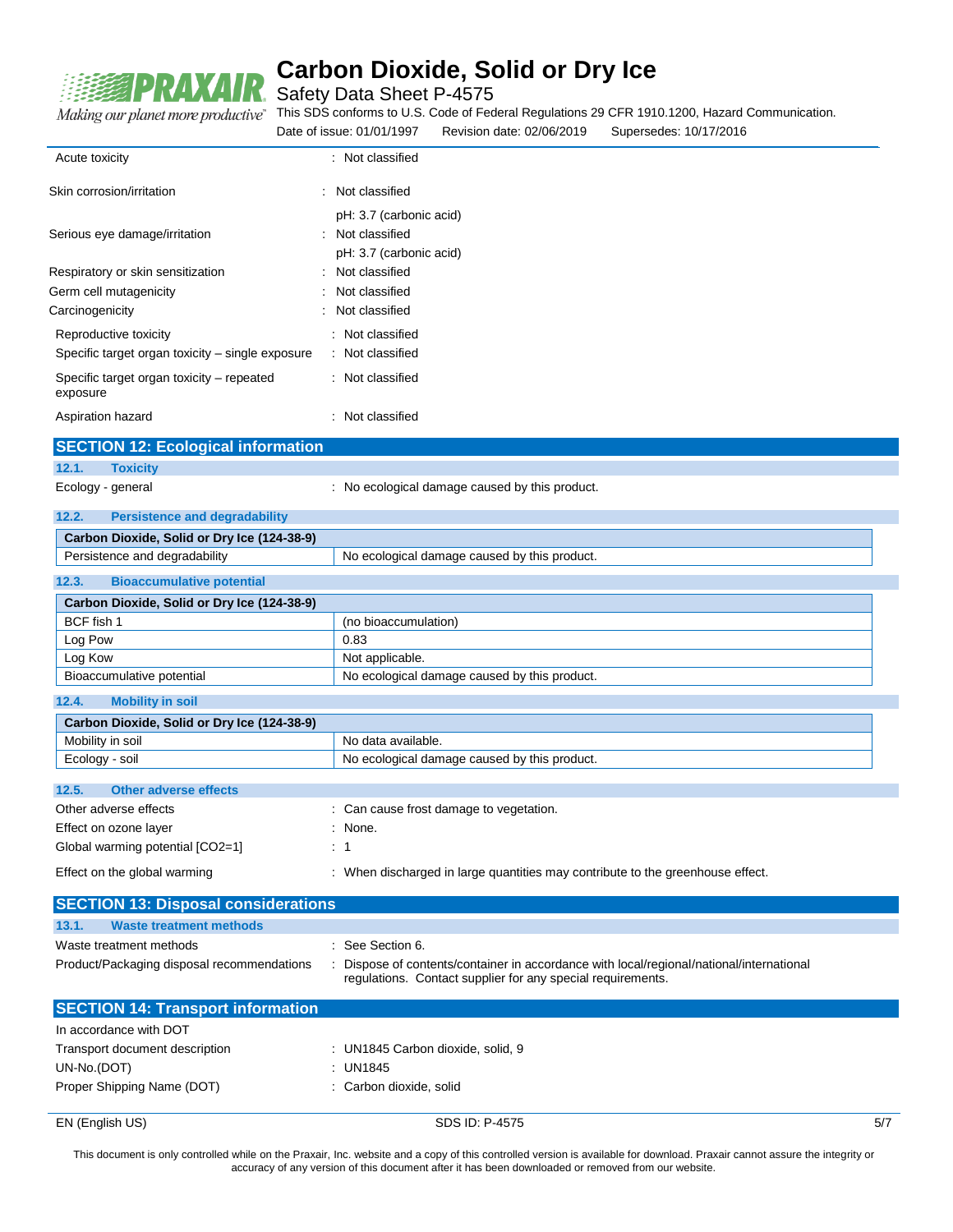

Safety Data Sheet P-4575

This SDS conforms to U.S. Code of Federal Regulations 29 CFR 1910.1200, Hazard Communication. Date of issue: 01/01/1997 Revision date: 02/06/2019 Supersedes: 10/17/2016

| Class (DOT)                               | : 9 - Class 9 - Miscellaneous hazardous material 49 CFR 173.140                                                                                                                                                                                                                                                                                                                                                                                                                                                                                                                            |
|-------------------------------------------|--------------------------------------------------------------------------------------------------------------------------------------------------------------------------------------------------------------------------------------------------------------------------------------------------------------------------------------------------------------------------------------------------------------------------------------------------------------------------------------------------------------------------------------------------------------------------------------------|
| Hazard labels (DOT)                       | : 9 - Class 9 (Miscellaneous dangerous materials)                                                                                                                                                                                                                                                                                                                                                                                                                                                                                                                                          |
| <b>DOT Symbols</b>                        | . A - Material is regulated as a hazardous material only when transported by air, W - Material is<br>regulated as a hazardous material only when transported by water                                                                                                                                                                                                                                                                                                                                                                                                                      |
| <b>Additional information</b>             |                                                                                                                                                                                                                                                                                                                                                                                                                                                                                                                                                                                            |
| Emergency Response Guide (ERG) Number     | : 120 (UN1013)                                                                                                                                                                                                                                                                                                                                                                                                                                                                                                                                                                             |
| Other information                         | : No supplementary information available.                                                                                                                                                                                                                                                                                                                                                                                                                                                                                                                                                  |
| Special transport precautions             | : Avoid transport on vehicles where the load space is not separated from the driver's<br>compartment. Ensure vehicle driver is aware of the potential hazards of the load and knows<br>what to do in the event of an accident or an emergency. Before transporting product containers:<br>- Ensure there is adequate ventilation. - Ensure that containers are firmly secured. - Ensure<br>cylinder valve is closed and not leaking. - Ensure valve outlet cap nut or plug (where provided)<br>is correctly fitted. - Ensure valve protection device (where provided) is correctly fitted. |
| <b>Transport by sea</b>                   |                                                                                                                                                                                                                                                                                                                                                                                                                                                                                                                                                                                            |
| UN-No. (IMDG)                             | : 1845                                                                                                                                                                                                                                                                                                                                                                                                                                                                                                                                                                                     |
| Proper Shipping Name (IMDG)               | : CARBON DIOXIDE, SOLID (DRY ICE)                                                                                                                                                                                                                                                                                                                                                                                                                                                                                                                                                          |
| Class (IMDG)                              | : 9 - Miscellaneous dangerous substances and articles                                                                                                                                                                                                                                                                                                                                                                                                                                                                                                                                      |
| Air transport                             |                                                                                                                                                                                                                                                                                                                                                                                                                                                                                                                                                                                            |
| UN-No. (IATA)                             | : 1845                                                                                                                                                                                                                                                                                                                                                                                                                                                                                                                                                                                     |
| Proper Shipping Name (IATA)               | : Carbon dioxide, solid                                                                                                                                                                                                                                                                                                                                                                                                                                                                                                                                                                    |
| Class (IATA)                              | : 9 - Miscellaneous Dangerous Goods                                                                                                                                                                                                                                                                                                                                                                                                                                                                                                                                                        |
| <b>SECTION 15: Regulatory information</b> |                                                                                                                                                                                                                                                                                                                                                                                                                                                                                                                                                                                            |

| 15.1. US Federal regulations                                              |                                 |  |  |  |
|---------------------------------------------------------------------------|---------------------------------|--|--|--|
| Carbon Dioxide, Solid or Dry Ice (124-38-9)                               |                                 |  |  |  |
| Listed on the United States TSCA (Toxic Substances Control Act) inventory |                                 |  |  |  |
| SARA Section 311/312 Hazard Classes                                       | Immediate (acute) health hazard |  |  |  |

| 15.2. International regulations             |  |
|---------------------------------------------|--|
| <b>CANADA</b>                               |  |
|                                             |  |
| Carbon Dioxide, Solid or Dry Ice (124-38-9) |  |

Listed on the Canadian DSL (Domestic Substances List)

#### **EU-Regulations**

#### **Carbon Dioxide, Solid or Dry Ice (124-38-9)**

Listed on the EEC inventory EINECS (European Inventory of Existing Commercial Chemical Substances)